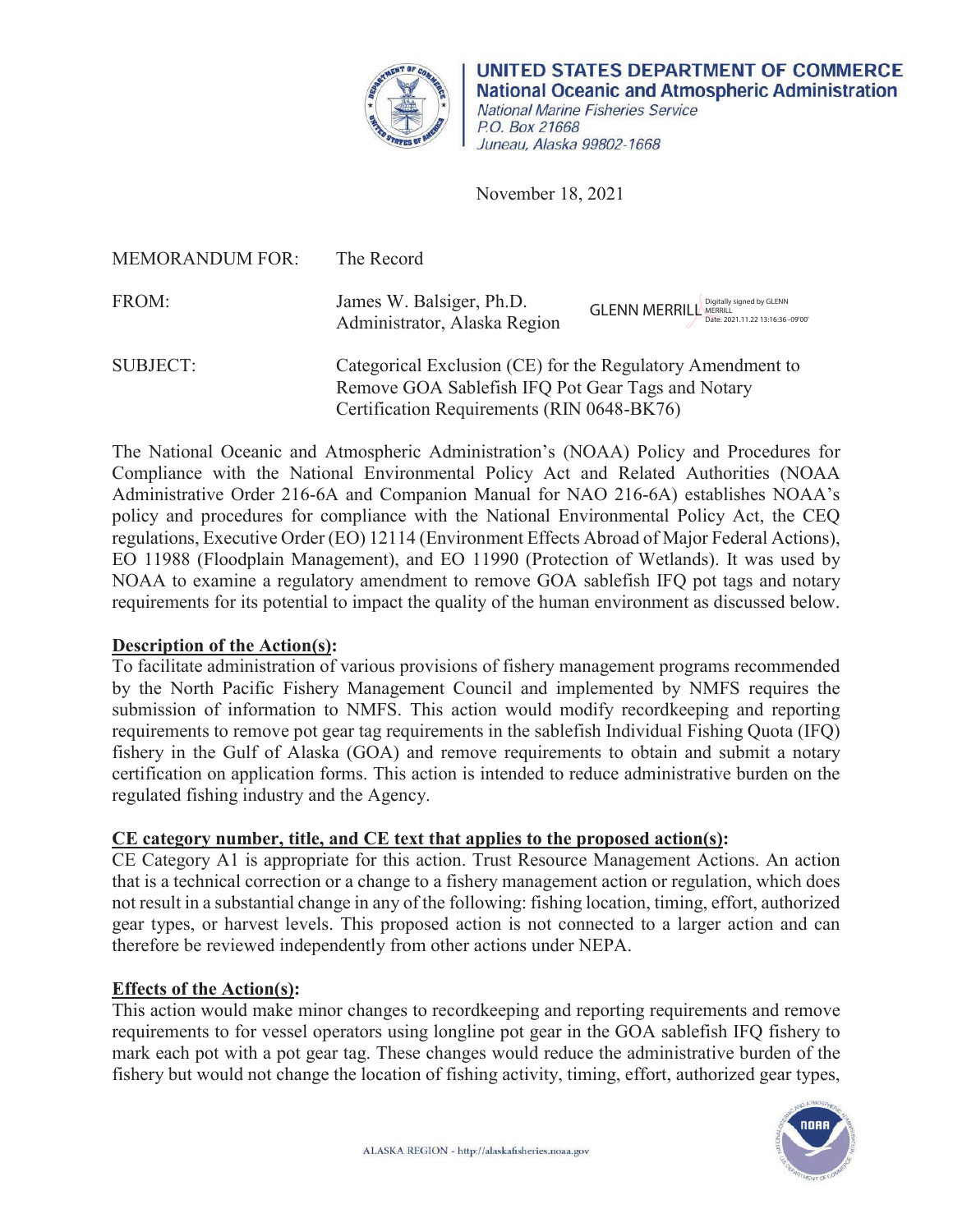or harvest levels. This action would not adversely impact conservation and management of the fisheries affected by this action. Therefore, this action is not expected to have a significant impact.

# **Extraordinary Circumstances:**

I considered the context in which this action could have extraordinary circumstances listed in NOAA's Companion Manual for NAO 216-6A Section 4 and expect no extraordinary circumstances.

 determined that regulatory amendment to remove GOA sablefish IFQ pot tags and notary levels, it will not impact areas with unique environmental characteristics, species or habitats Based on the description of this action and its anticipated effects set out above, I have requirements has no potential for significant adverse effects on human health or safety. Because this action will not change fishing location, timing, effort, authorized gear types, or harvest protected by the Endangered Species Act, the Marine Mammal Protection Act, the Magnuson-Stevens Act, the Migratory Bird Treaty Act, or properties listed or eligible for listing on the National Register of Historic Places. Furthermore, this action has no potential to generate, use, store, transport, or dispose of hazardous or toxic substances. Nor is there the potential to cause disproportionately high and adverse effect on the health or the environment of minority or lowincome communities, compared to the impacts on other communities. This action will not contribute to the introduction, continued existence, or spread of noxious weeds or non-native invasive species. The action does not pose a potential violation of Federal, state, or local law or requirements imposed for protection of the environment; involve environmental effects that are highly controversial, uncertain, unique, or unknown; establish a precedent or decision in principle for future actions; or result in cumulative significant impacts.

### Categorical Exclusion Determination:

Based upon the above analysis, NOAA has determined that the action proposed: falls within Category A1--a category of actions that does not normally have a significant effect on the quality of the human environment; is not connected to a larger action (40 CFR 1501.9(e)(1)); and does not involve extraordinary circumstances precluding use of the CE. As such, NOAA has determined that it is categorically excluded from further NEPA review.

The original signed memorandum will be maintained in the record for the action.